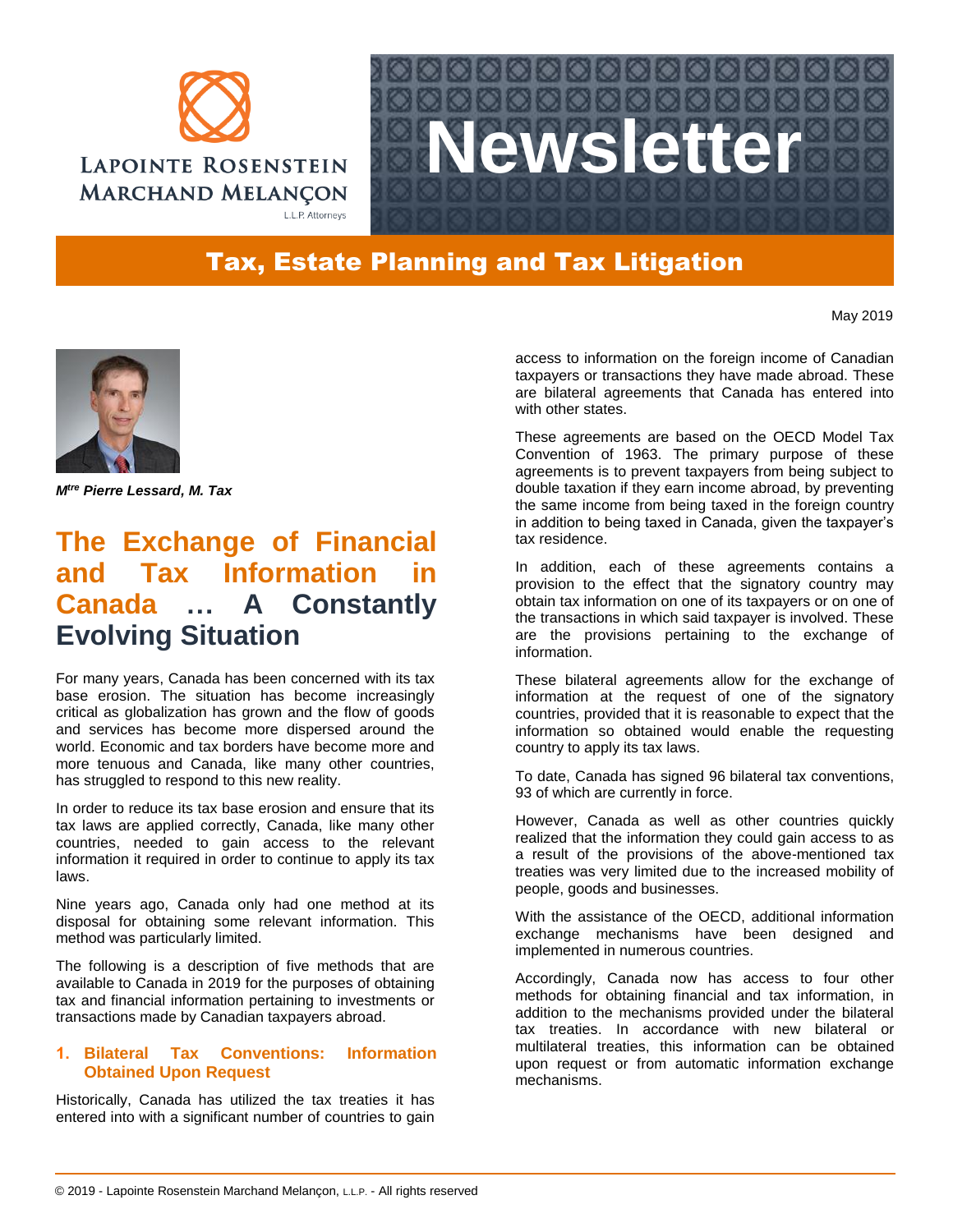These additional means, which will be explained in detail below, are as follows:

- Multilateral agreements for the exchange of tax information upon request, spontaneous or automatic;
- **•** Bilateral tax information exchange agreements with low tax or tax-free countries;
- Bilateral agreements for the automatic exchange of information relating to financial accounts; and
- Automatic exchange of tax returns country by country.

### **2. Multilateral Agreements for the Exchange of Tax Information upon Request, Spontaneous or Automatic**

This convention was introduced by the OECD in 1988 and provides for several forms of cooperation between countries so that a signatory country can establish or collect taxes. This agreement generally applies to all taxes except customs duties.

This agreement contains mechanisms of exchange in any form, whether upon request (a country makes a request for information to another country), spontaneous (a country decides on its own to send tax information to other signatory countries), or automatic (countries will agree to exchange certain information automatically).

The signatory countries may also cooperate with each other to collect taxes from other countries. Canada is a signatory to this treaty, which came into force in Canada in 2014. 121 countries have signed this treaty to date.

### **3. Bilateral Tax Information Exchange Agreements with Low or Tax-Free Countries**

These are mainly agreements signed by Canada with countries that do not have a tax treaty with Canada and have low tax rates or zero tax rates. Canada wishes to obtain tax or financial information on individuals or entities that may have Canadian tax liability and/or property or income in such countries. Requests for information are made by Canada and must provide to the other country a history of the concerned file and the reasons for its request.

To date, Canada has signed 25 of these agreements with countries that may qualify as tax havens. The best-known countries that have signed this treaty with Canada are the Bahamas, the Cayman Islands, the Turks and Caicos Islands, Bermuda, Barbados, Liechtenstein, etc. For example, if Canada has reason to believe that a Canadian taxpayer has engaged in transactions involving the Cayman Islands and holds bank accounts there, Canada may ask the government of the Cayman Islands to obtain financial information from financial institutions operating in the Cayman Islands.

### **4. Automatic Exchange of Information Relating to Financial Accounts**

In 2013, the OECD began work to put in place a mechanism similar to the *Foreign Account Tax Compliance Act* (FATCA) of the United States for the automatic exchange of financial information between the signatory countries of the agreement.

As of 2014, more than 50 jurisdictions have signed an agreement to automatically exchange financial information. This is a multilateral agreement. The mechanism is as follows: a country's financial institutions collect financial information pertaining to their nonresident clients. This information is then submitted to the government of said country. Subsequently, such government transfers the financial information so collected to the government of the concerned clients' country of residence.

This information is sent to the government of the clients' country of residence no later than 9 months after the end of a given year.

To date, 98 states have signed this financial information exchange agreement. The first exchanges occurred between certain countries in 2017 and between others in 2018 or 2019. As a result of these agreements, bank secrecy now barely exists, at least as far as the financial information of individuals or entities circulating between governments is concerned.

In practice, all Canadian taxpayers who have accounts in most foreign countries will see their name and the nature and value of their foreign investments disclosed to the Canadian tax authorities.

## **5. Automatic Exchange of Tax Returns Country by Country**

This measure is intended to prevent the tax base erosion between countries. This measure does not apply to all persons given that it targets corporations with total consolidated revenues of more than 1 billion Canadian dollars.

This measure applies to large corporations. The purpose of this measure is to ensure that income earned in one jurisdiction is taxed in that same jurisdiction, even if the income generated in the country where the corporation operates is lower than what it should have been as a result of inter-corporation transactions or transfers.

Corporations that qualify for this measure and who operate in one or several of the signatory countries will have to complete a particularly comprehensive questionnaire and provide financial and tax information on all their operations. This enables the signatory countries to ensure that there are no undue transfers of profits from one country to another so as to evade taxes that should have been paid in the country where the income was generated.